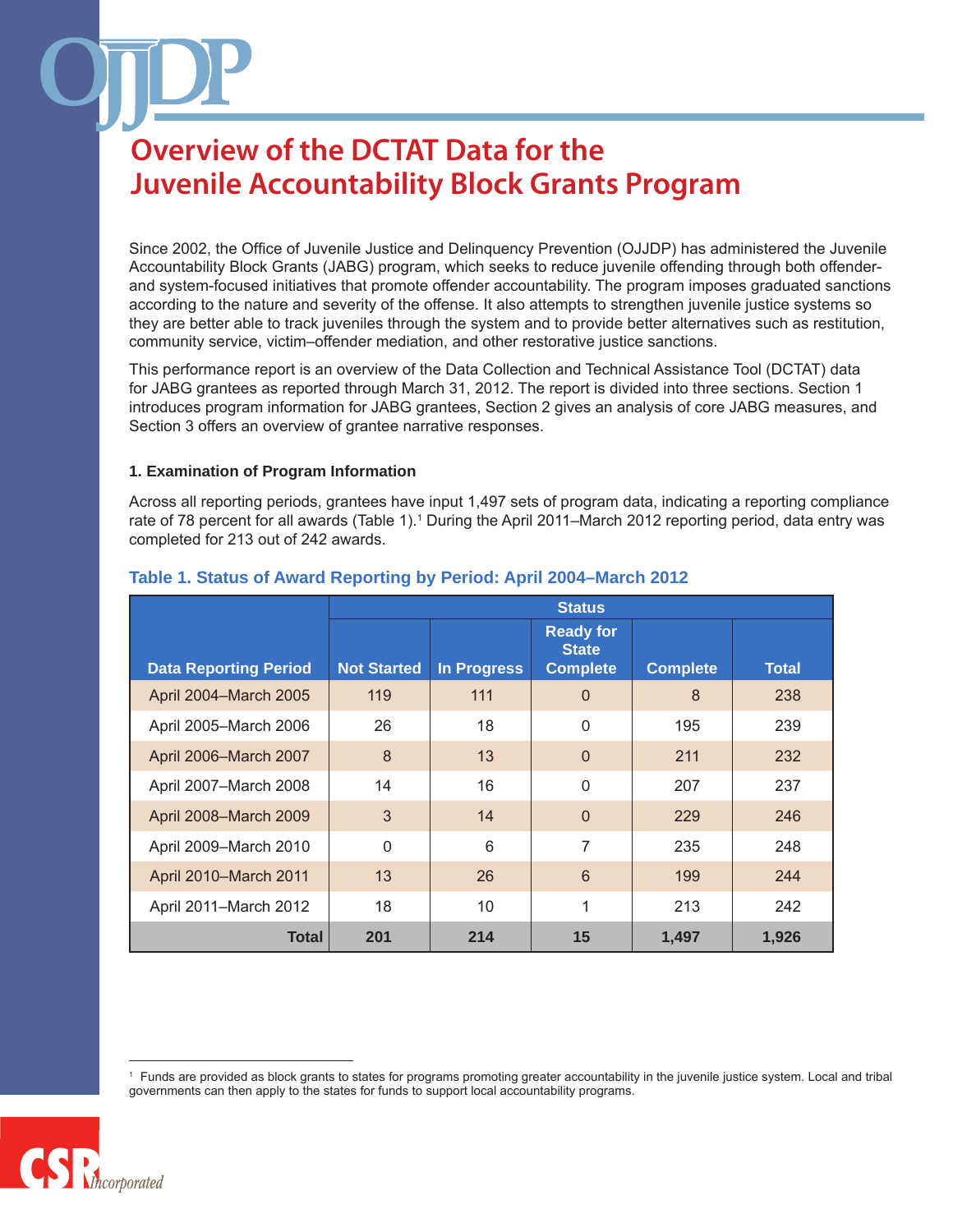Purpose area selection varied across the reporting periods. The largest numbers of subgrants represented accountability-based programs, followed by court/probation programming. Initially, reentry programming accounted for the smallest number of subgrants. This remained steady throughout the first three reporting periods but has risen slightly in more recent years, most likely due to a renewed emphasis on reentry programs (Figure 1).



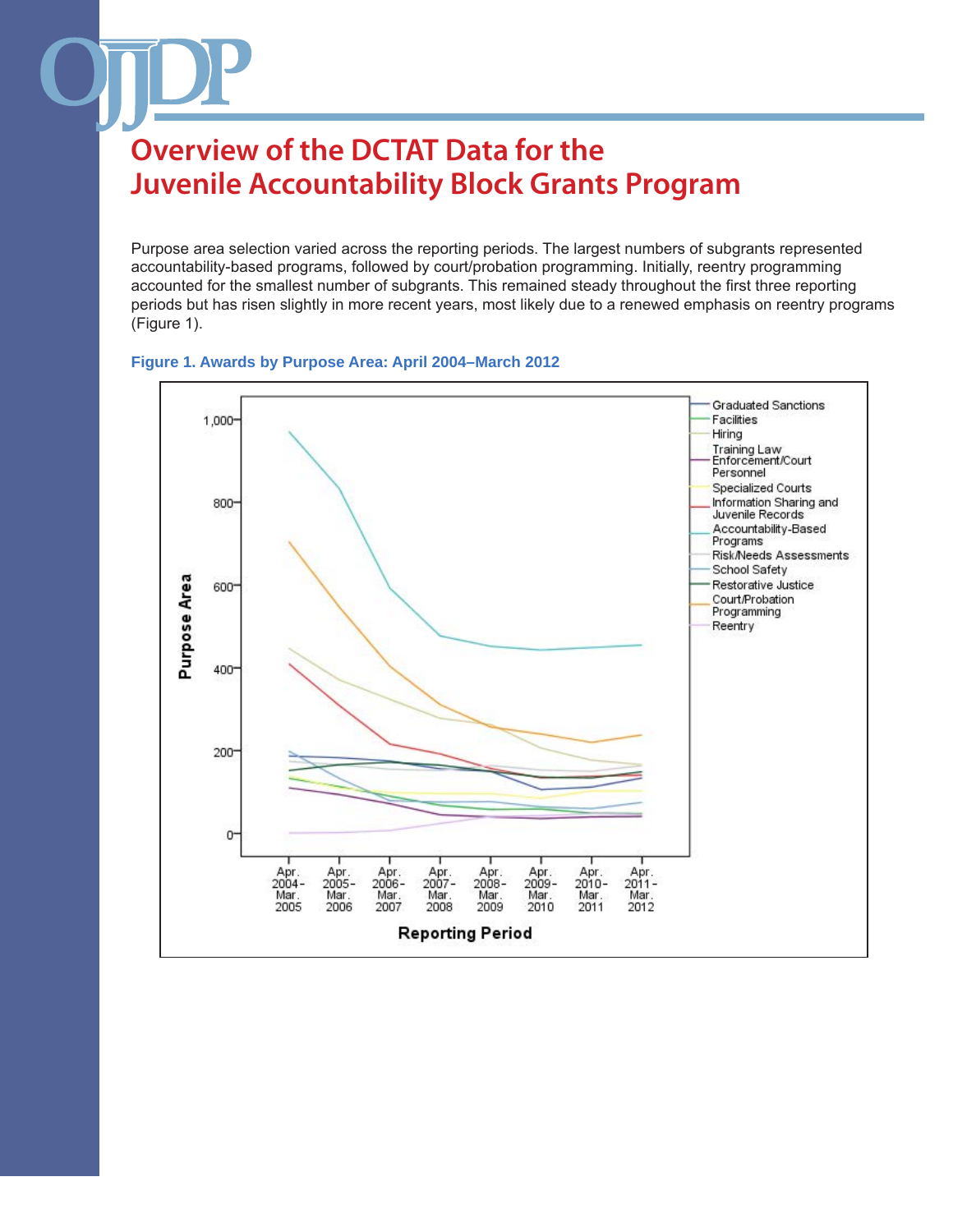Figure 2 shows the distribution of subgrants by purpose area during the April 2011–March 2012 reporting period. Accountability-based programs represented 455 subgrants (26 percent), followed by court/probation programming with 238 (14 percent).



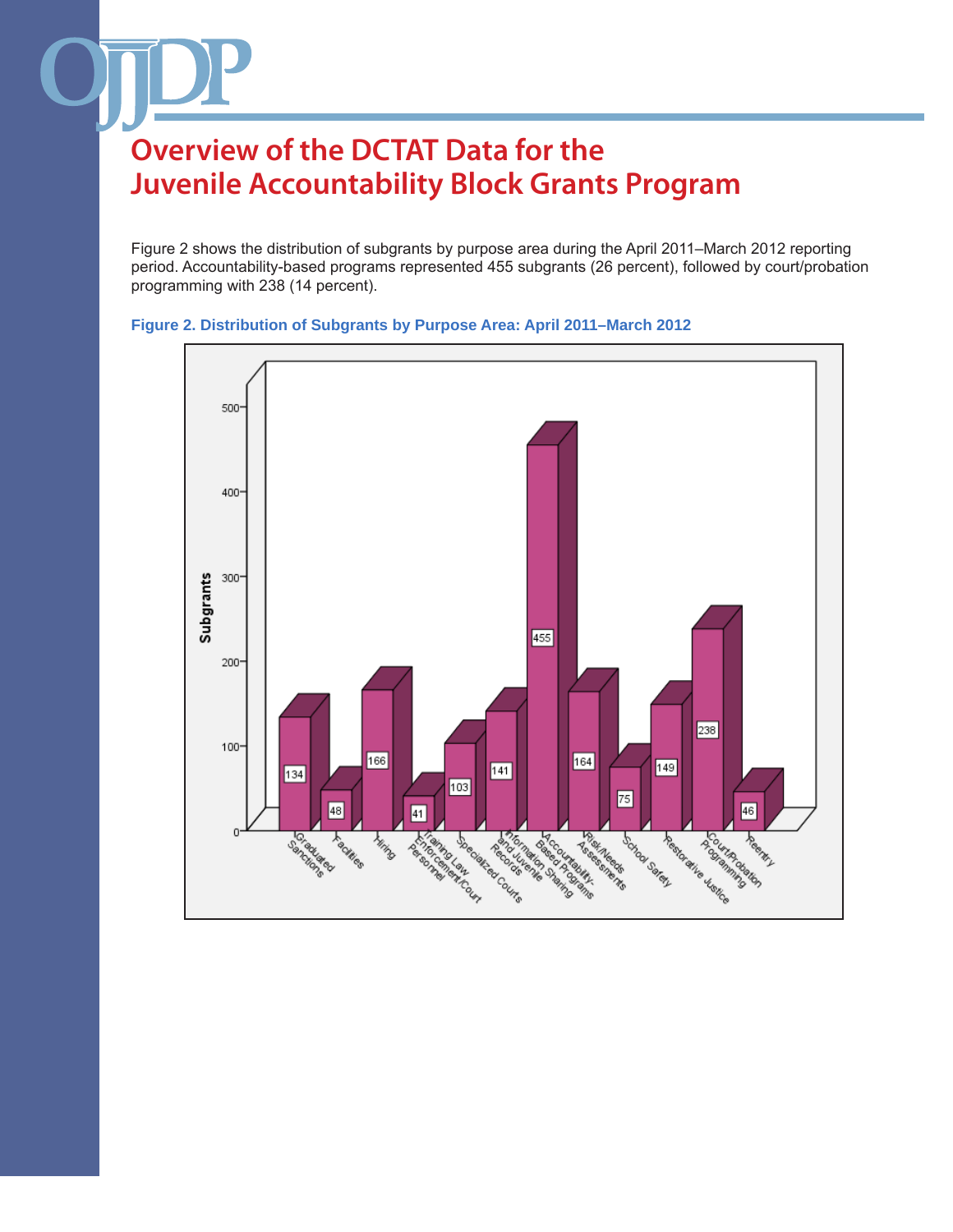In examining JABG grant amounts by state, district, or territory for the most recent reporting period, California received the most funds, followed by Texas and Florida (Table 2).

**Table 2. Grant Amount by State, District, or Territory (Dollars): April 2011–March 2012**

| <b>Grantee State,</b><br><b>District, or Territory</b> | <b>Grant Amount (Dollars)</b> | <b>Grantee State,</b><br><b>District, or Territory</b> | <b>Grant Amount (Dollars)</b> |
|--------------------------------------------------------|-------------------------------|--------------------------------------------------------|-------------------------------|
| <b>AK</b>                                              | $\mathbb{S}$<br>189,782       | <b>MS</b>                                              | \$1,269,624                   |
| <b>AL</b>                                              | 1,626,795                     | MT                                                     | 719,208                       |
| AmSa                                                   | 341,515                       | <b>NC</b>                                              | 1,777,991                     |
| <b>AR</b>                                              | 381,030                       | <b>ND</b>                                              | 250,650                       |
| <b>AZ</b>                                              | 4,917,045                     | <b>NE</b>                                              | 781,070                       |
| CA                                                     | 10,580,338                    | <b>NH</b>                                              | 1,034,700                     |
| CO                                                     | 1,358,691                     | <b>NJ</b>                                              | 1,800,205                     |
| <b>CT</b>                                              | 908,556                       | <b>NM</b>                                              | 473,630                       |
| <b>DC</b>                                              | 143,001                       | <b>NV</b>                                              | 1,012,929                     |
| DE                                                     | 617,461                       | <b>NY</b>                                              | 3,777,129                     |
| <b>FL</b>                                              | 4,930,461                     | OH                                                     | 2,118,461                     |
| GA                                                     | 2,189,049                     | OK                                                     | 1,470,155                     |
| GU                                                     | 1,143,706                     | <b>OR</b>                                              | 1,005,283                     |
| H <sub>l</sub>                                         | 793,213                       | PA                                                     | 2,534,371                     |
| IA                                                     | 997,568                       | <b>PR</b>                                              | 1,223,902                     |
| ID                                                     | 739,920                       | R <sub>l</sub>                                         | 564,921                       |
| IL                                                     | 3,632,701                     | <b>SC</b>                                              | 763,613                       |
| IN                                                     | 887,995                       | <b>SD</b>                                              | 699,012                       |
| <b>KS</b>                                              | 1,234,630                     | <b>TN</b>                                              | 974,904                       |
| KY                                                     | 2,261,388                     | <b>TX</b>                                              | 6,797,794                     |
| LA                                                     | 1,348,350                     | UT                                                     | 574,727                       |
| MA                                                     | 974,552                       | VA                                                     | 1,918,807                     |
| <b>MD</b>                                              | 1,641,998                     | VI                                                     | 88,743                        |
| <b>ME</b>                                              | 1,055,500                     | VT                                                     | 316,812                       |
| MI                                                     | 1,174,863                     | <b>WA</b>                                              | 1,475,039                     |
| <b>MN</b>                                              | 1,159,414                     | WI                                                     | 1,095,774                     |
| <b>MO</b>                                              | 1,621,908                     | <b>WV</b>                                              | 914,882                       |
| <b>MP</b>                                              | 154,716                       | <b>WY</b>                                              | 322,876                       |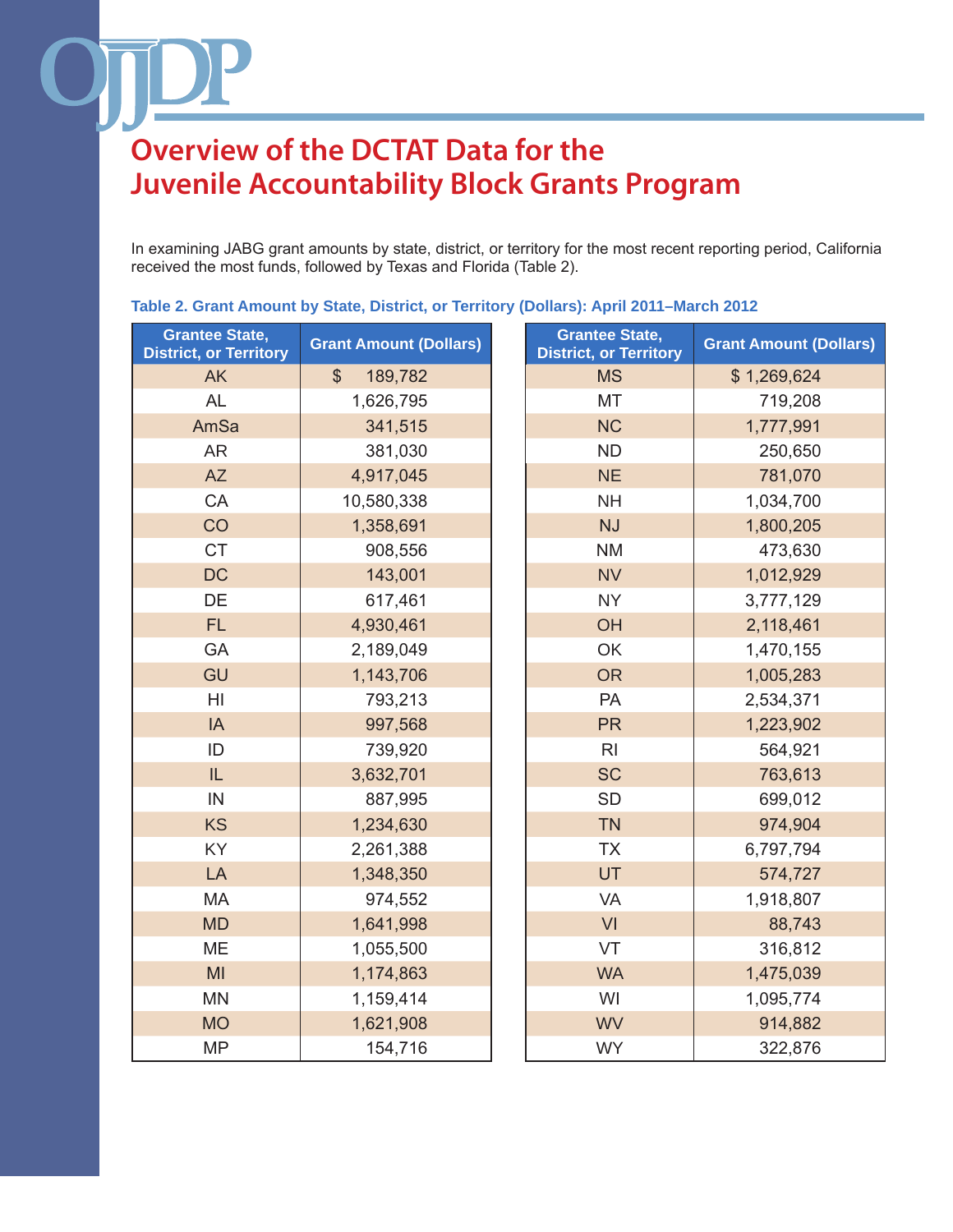Figure 3 illustrates the number of subgrants by Federal Fiscal Year (FFY) during the April 2011–March 2012 reporting period. The most awards (662) were financed by 2009 funds, followed by FFY 2010 with 536 subgrants.



#### **Figure 3. Subgrants by FFY: April 2011–March 2012**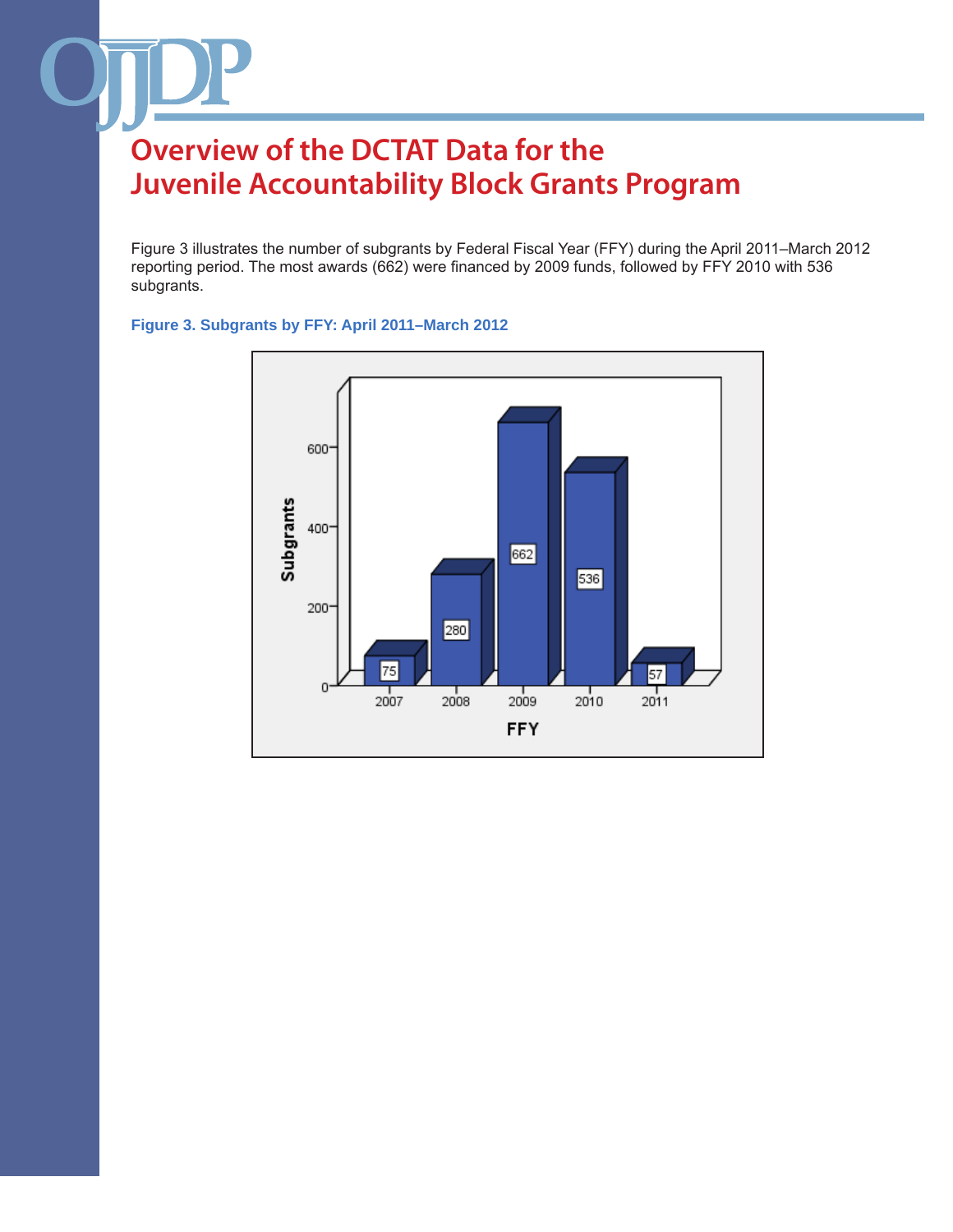Figure 4 shows award amount allocations by purpose area for the April 2011–March 2012 reporting period. Accountability-based programs have consistently represented JABG's highest-funded purpose area, followed by court/probation programming during this reporting period.<sup>2</sup>





<sup>&</sup>lt;sup>2</sup> Information Sharing and Juvenile Records are different purpose areas in the DCTAT. However, for the purposes of this report, they are combined here. The category Hiring is also an aggregate of Hiring Court Staff/Pretrial Services, Hiring Prosecutors, Funding for Prosecutors, and Hiring Detention/Corrections Staff. In addition, the purpose areas Gun Courts and Drug Courts were combined into Specialized Courts.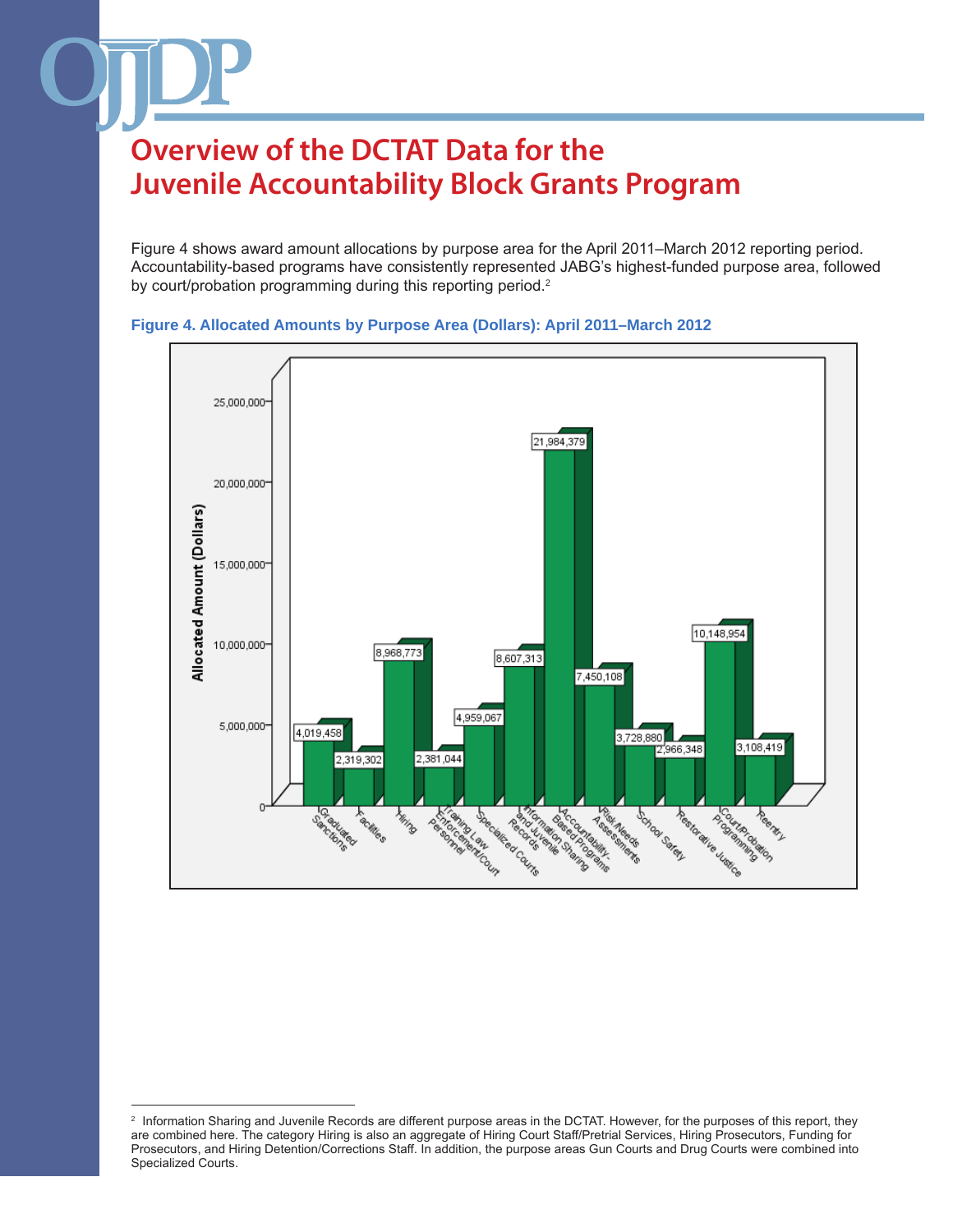The number of subgrants by state, district, or territory is shown in Figure 5. California awarded the largest number of subgrants, with 144, followed by Arizona with 87.



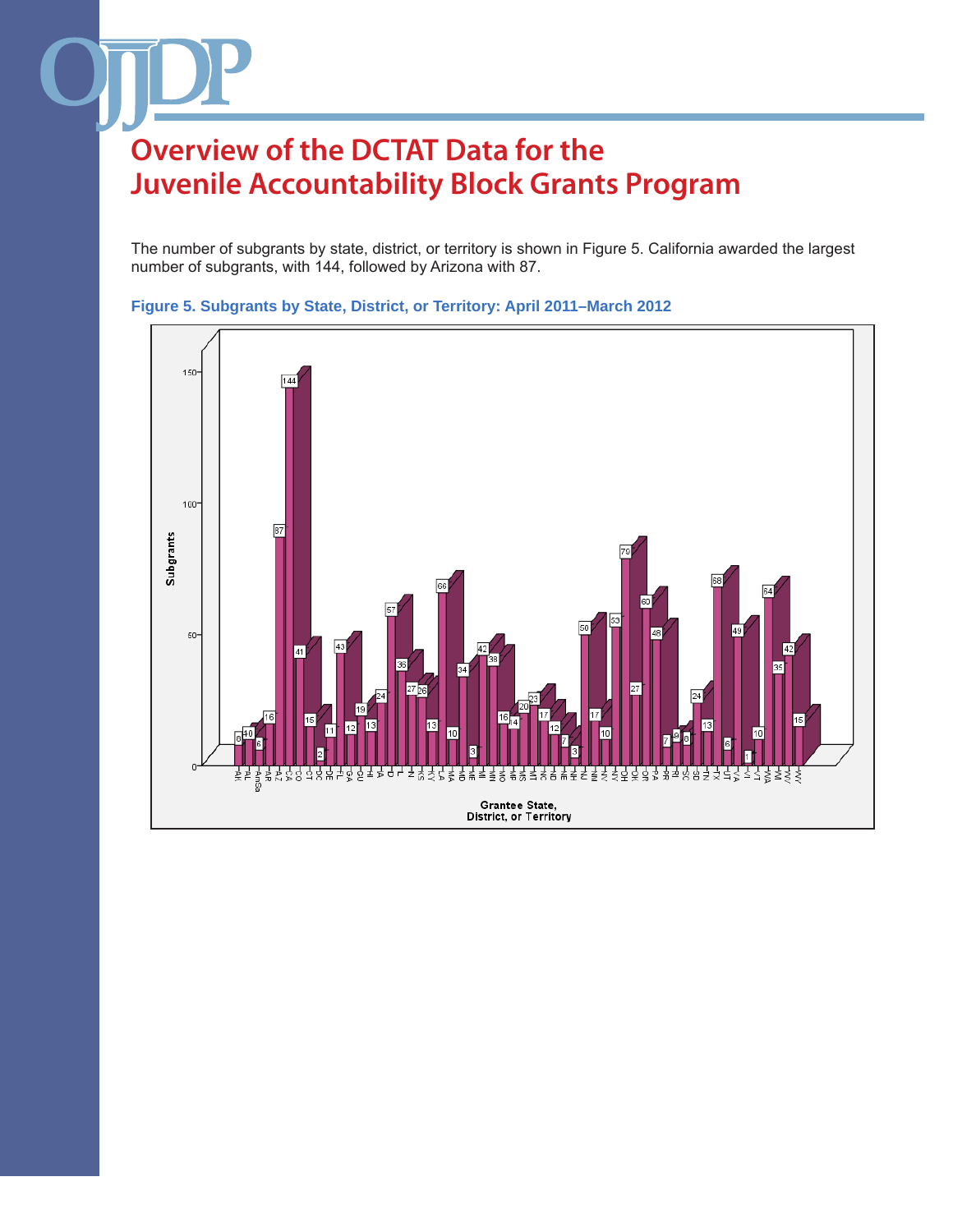Analysis of implementing agencies for this period revealed that the largest numbers of programs (657) were with units of local government. Juvenile justice and other government agencies accounted for 343 and 247 awards, respectively (Figure 6).



#### **Figure 6. Implementing Agencies: April 2011–March 2012**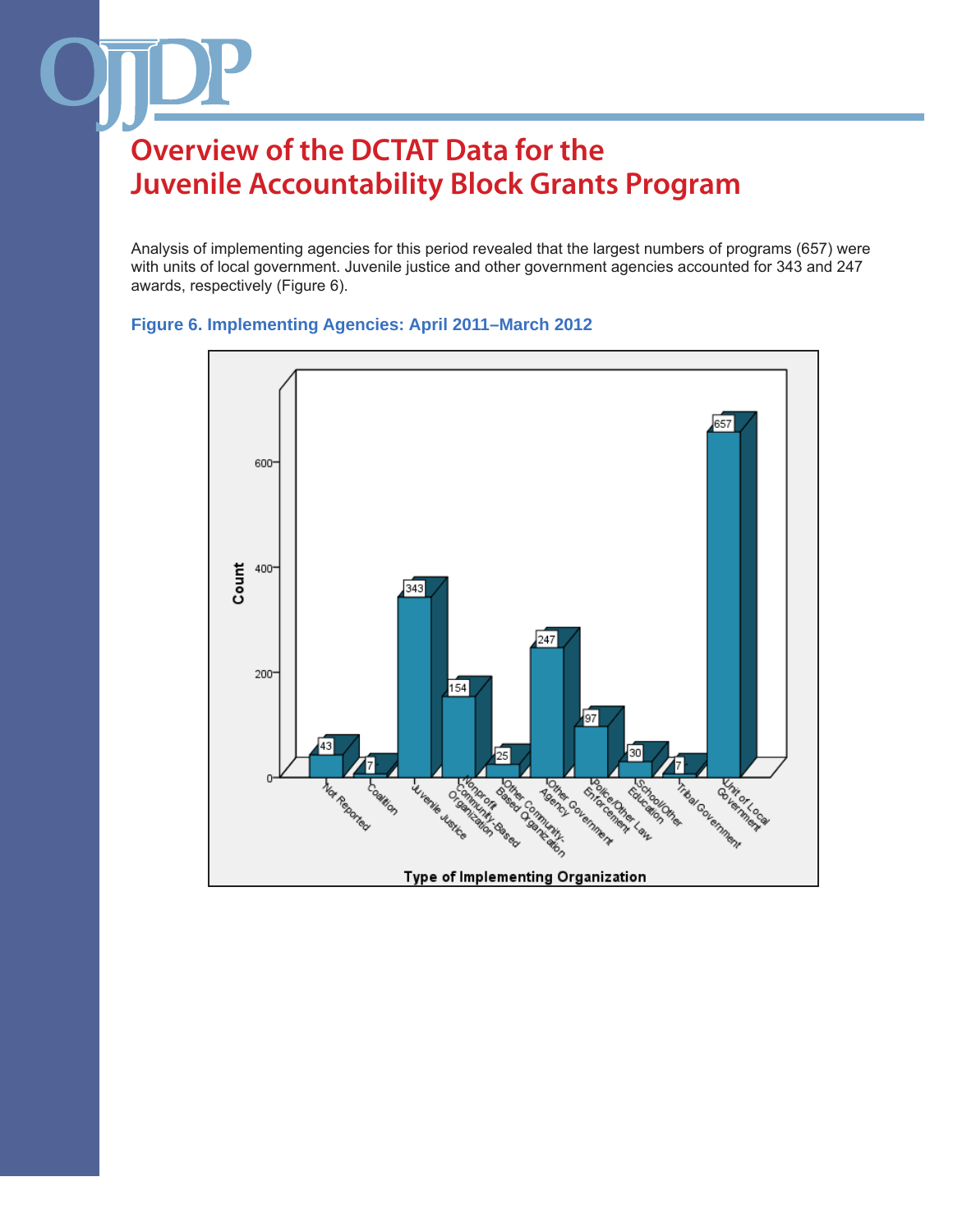Table 3 provides an aggregate of demographic data for the April 2011–March 2012 reporting period. More specifically, these numbers represent the population actually served by JABG grantees during their project period. Targeted services include any approaches specifically designed to meet the needs of the intended population (e.g., gender-specific, culturally based, and developmentally appropriate services).

#### **Table 3. Target Population: April 2011–March 2012**

|                        | <b>Population</b>                          | <b>Grantees Serving Group</b><br><b>During Project Period</b> |
|------------------------|--------------------------------------------|---------------------------------------------------------------|
| <b>RACE/ETHNICITY</b>  | American Indian/Alaskan Native             | 561                                                           |
|                        | Asian                                      | 648                                                           |
|                        | <b>Black/African American</b>              | 1,153                                                         |
|                        | Hispanic or Latino (of Any Race)           | 1,069                                                         |
|                        | Native Hawaiian and Other Pacific Islander | 383                                                           |
|                        | Other Race                                 | 654                                                           |
|                        | White/Caucasian                            | 1,157                                                         |
|                        | Caucasian/Non-Latino                       | 482                                                           |
|                        | Youth Population Not Served Directly       | 235                                                           |
| <b>JUSTICE SYSTEM</b>  | At-risk Population (No Prior Offense)      | 559                                                           |
| <b>STATUS</b>          | <b>First-time Offenders</b>                | 1,127                                                         |
|                        | <b>Repeat Offenders</b>                    | 962                                                           |
|                        | <b>Sex Offenders</b>                       | 377                                                           |
|                        | <b>Status Offenders</b>                    | 609                                                           |
|                        | <b>Violent Offenders</b>                   | 540                                                           |
|                        | Youth Population Not Served Directly       | 231                                                           |
| <b>GENDER</b>          | Male                                       | 1,292                                                         |
|                        | Female                                     | 1,244                                                         |
|                        | Youth Population Not Served Directly       | 229                                                           |
| <b>AGE</b>             | $0 - 10$                                   | 235                                                           |
|                        | $11 - 18$                                  | 1,103                                                         |
|                        | Over 18                                    | 158                                                           |
|                        | Youth Population Not Served Directly       | 233                                                           |
| <b>GEOGRAPHIC AREA</b> | Rural                                      | 868                                                           |
|                        | Suburban                                   | 688                                                           |
|                        | Tribal                                     | 113                                                           |
|                        | Urban                                      | 664                                                           |
|                        | Youth Population Not Served Directly       | 229                                                           |
| <b>OTHER</b>           | <b>Mental Health</b>                       | 622                                                           |
|                        | Substance Abuse                            | 772                                                           |
|                        | Truant/Dropout                             | 682                                                           |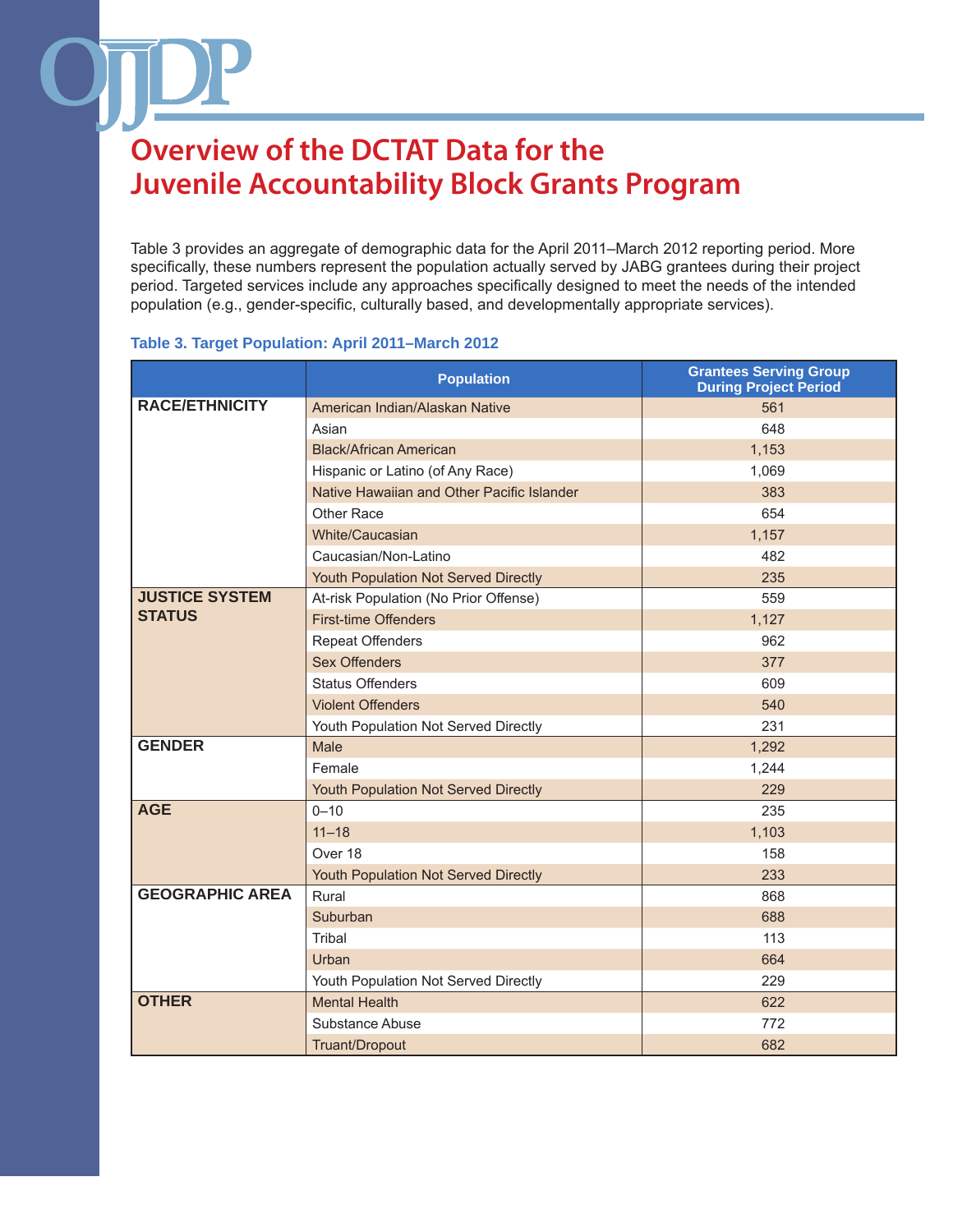#### **2. Analysis of Core Measures**

The April 2010–March 2011 reporting period introduced a new format for reporting on core measures measures that OJJDP uses in all of its funded programs. OJJDP uses these data to report on how it funds programs and services for youth nationwide, from prevention through reentry assistance. The goal is to prevent double-reporting of data for the core measures previously replicated across purpose areas within a single Federal program, like JABG. Through a category called "Core Measures," data reported represent all youth who participate in all programs and services funded by a specific Federal-year JABG award.

Many JABG grantees are implementing evidence-based practices. During the April 2011–March 2012 reporting period, 625 programs implemented such practices (Figure 7).

#### **Figure 7. Evidence-Based Practices and Programs by Reporting Period: April 2004–March 2012**

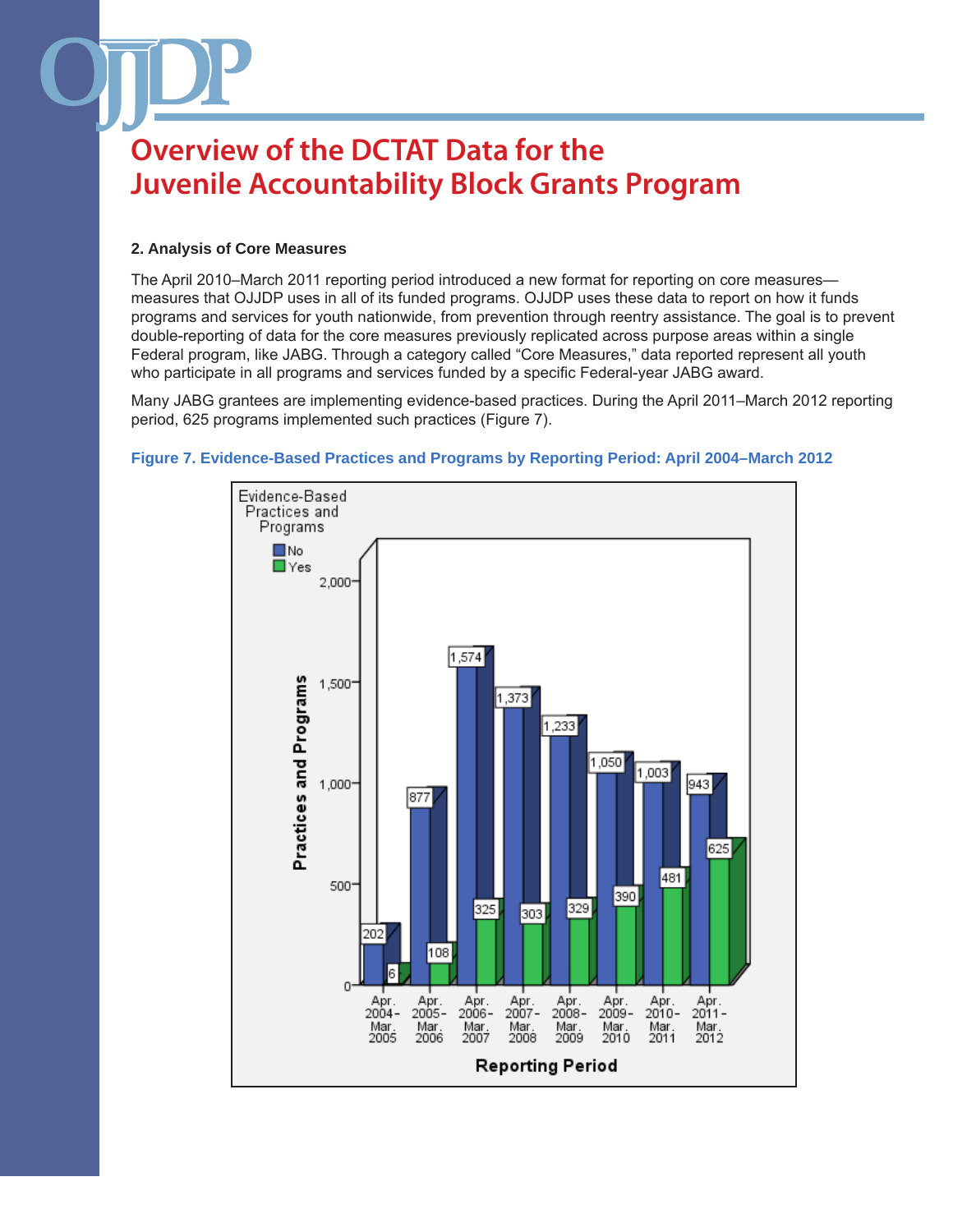During the April 2011–March 2012 reporting period, 38 percent of grant funds (\$32,120,498) was spent by grantees who had implemented evidence-based programs and practices (Figure 8).



**Figure 8. Grant Funds for Evidence-Based Programs and Practices: April 2011–March 2012**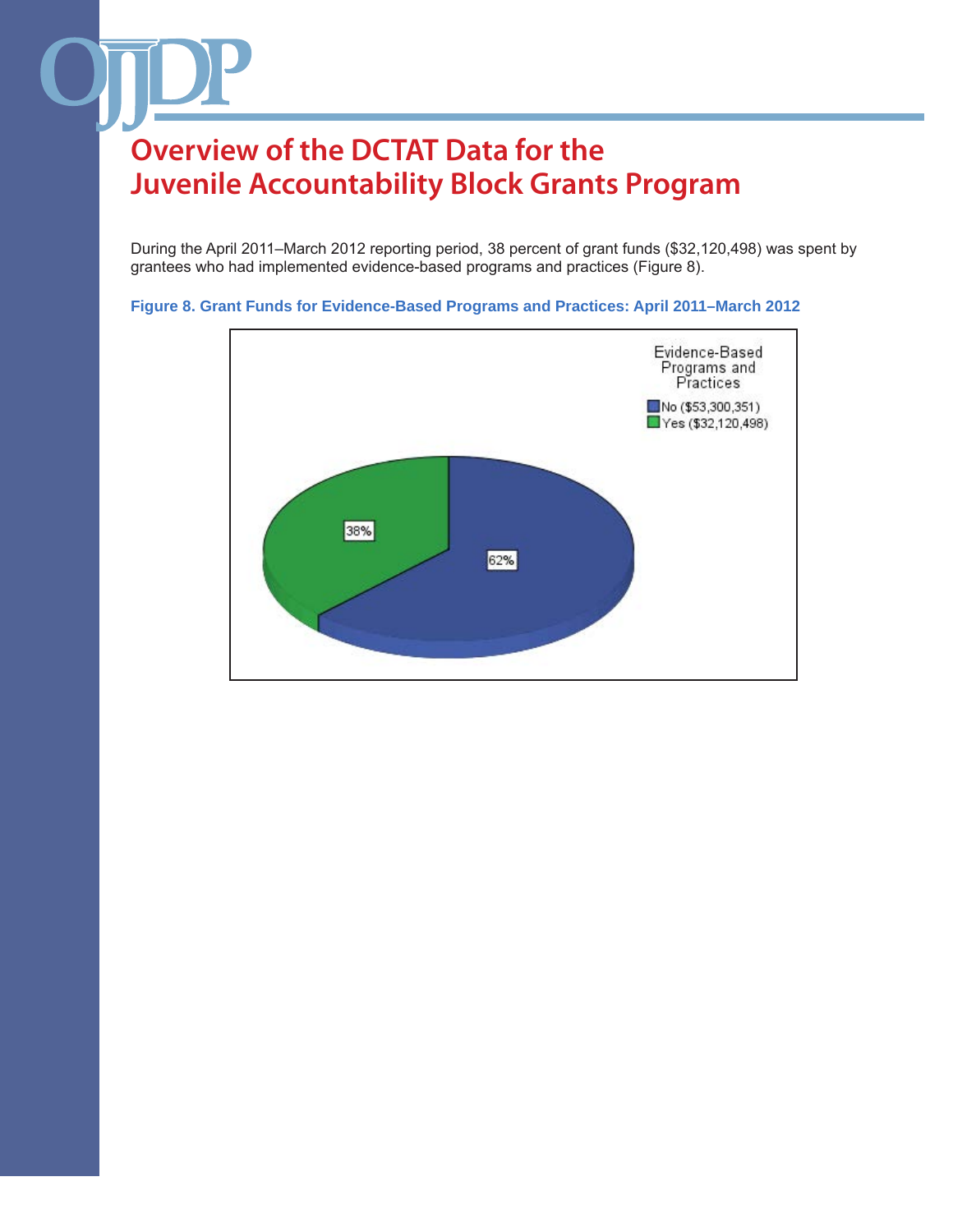The next section presents an aggregate of performance measures data (Table 4). Of the 220,446 youth served by JABG grantees, 132,013 youth (60 percent) were served using an evidence-based program or practice. In addition, 82 percent (155,284) of eligible youth exited programs after completing program requirements.

#### **Table 4. OJJDP Core Measures: April 2011–March 2012**

| <b>Performance Indicator</b>                                             | Youth            |                     |  |
|--------------------------------------------------------------------------|------------------|---------------------|--|
| Total number of youth served<br>during the reporting period              | 220,446          |                     |  |
| Number of youth served using<br>an evidence-based program or<br>practice | 132,013          |                     |  |
| <b>Performance Indicator</b>                                             | <b>Completed</b> | <b>Total Number</b> |  |
| Percent of program youth<br>who complete program<br>requirements         | 155,284          | 188,793             |  |

The success of the JABG program is largely dependent on the offending and reoffending (or recidivism) rates of the program youth. As shown in Table 5, 11,491 youth had an arrest or delinquent offense during the reporting period. Of those, 2,925 were committed to a juvenile facility, 133 were sentenced to adult prison, and 611 received another sentence as a result of an arrest or delinquent offense during the reporting period.

Long-term measurement of offending outcomes revealed that 12,451 youth who exited the program 6–12 months earlier had an arrest or delinquent offense during the reporting period. Of those, 1,173 were committed to a juvenile facility, 22 were sentenced to adult prison, and 284 received another sentence as the result of an arrest or delinquent offense.

#### **Table 5. Offending Indicators: April 2011–March 2012**

| <b>Performance Indicator</b>                                                                 | Youth                    |  |
|----------------------------------------------------------------------------------------------|--------------------------|--|
| Program youth tracked (short-term outcome)                                                   | 126,452                  |  |
| Program youth who had an arrest or delinguent offense                                        | 11,491                   |  |
| Program youth who were committed to a juvenile facility                                      | 2,925                    |  |
| Program youth who were sentenced to adult prison                                             | 133                      |  |
| Youth who received another sentence                                                          | 611                      |  |
| <b>Percent Offending</b>                                                                     | 9%<br>(11, 491/126, 452) |  |
|                                                                                              |                          |  |
| <b>Performance Indicator</b>                                                                 | Youth                    |  |
| Program youth who exited the program 6-12 months ago and were tracked<br>(long-term outcome) | 38,676                   |  |
| Program youth who had an arrest or delinguent offense                                        | 12,451                   |  |
| Program youth who were committed to a juvenile facility                                      | 1,173                    |  |
| Program youth who were sentenced to adult prison                                             | 22                       |  |
| Youth who received another sentence                                                          | 284                      |  |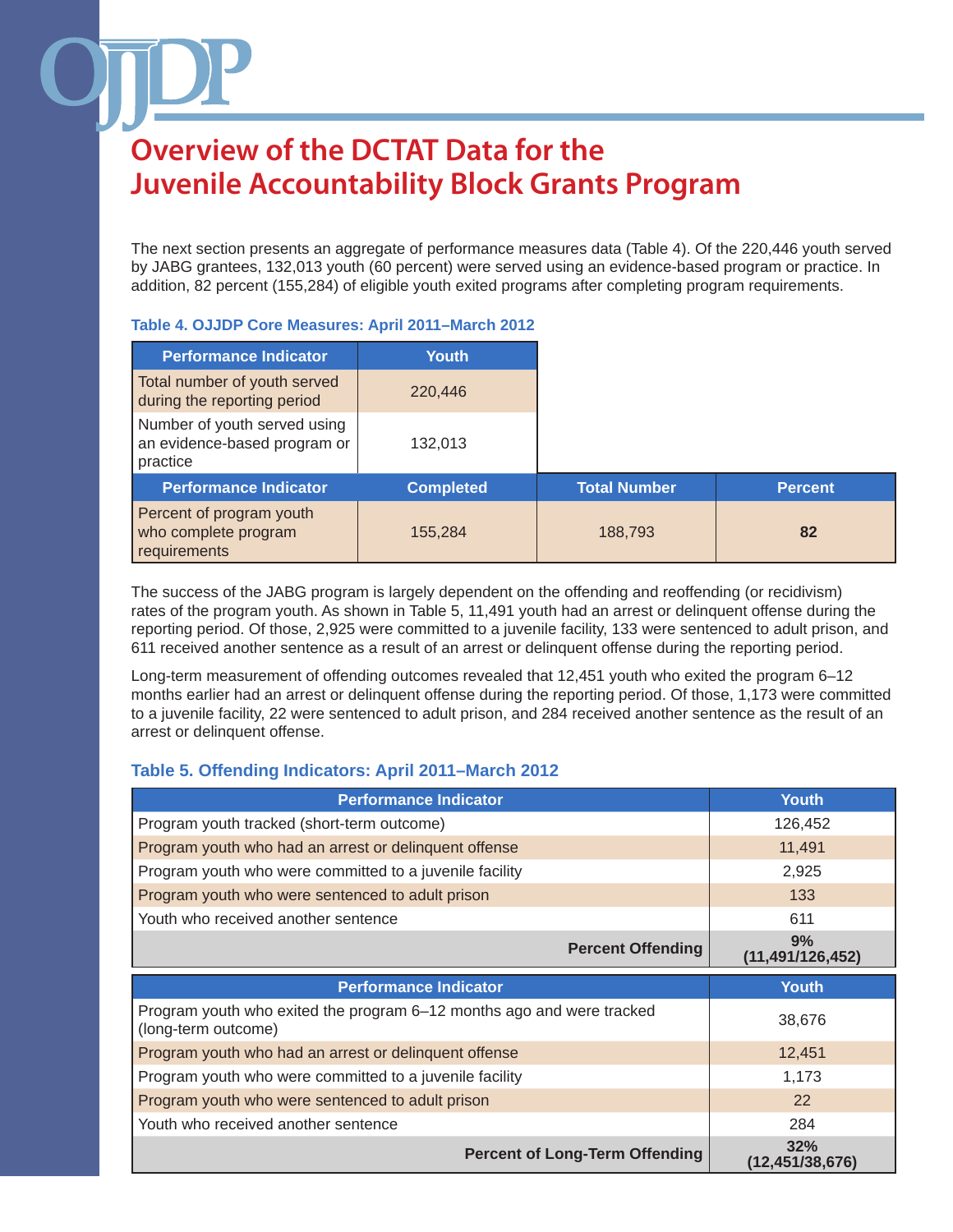As shown in Table 6, 10,812 youth had a new arrest or new delinquent offense during the reporting period. Of those, 2,031 were recommitted to a juvenile facility, 172 were sentenced to adult prison, and 1,082 received another sentence as a result of a new arrest or new delinquent offense during the reporting period.

Long-term recidivism showed that 3,671 youth who exited the program 6–12 months ago had a new arrest or new delinquent offense during the reporting period. Of those, 1,099 were recommitted to a juvenile facility, 180 were sentenced to adult prison, and 655 received another sentence as the result of a new arrest or new delinquent offense.

#### **Table 6. Recidivism Indicators: April 2011–March 2012**

| <b>Performance Indicator</b>                                                                  | <b>Youth</b>           |
|-----------------------------------------------------------------------------------------------|------------------------|
| Program youth tracked (short-term outcome)                                                    | 121,495                |
| Program youth who had a new arrest or new delinguent offense                                  | 10,812                 |
| Program youth who were recommitted to a juvenile facility                                     | 2,031                  |
| Program youth who were sentenced to adult prison                                              | 172                    |
| Youth who received another sentence                                                           | 1,082                  |
| <b>Percent Recidivism</b>                                                                     | 9%<br>(10,812/121,495) |
|                                                                                               |                        |
| <b>Performance Indicator</b>                                                                  | Youth                  |
| Program youth who exited the program 6–12 months ago and were tracked (long-<br>term outcome) | 24,629                 |
| Program youth who had a new arrest or new delinguent offense                                  | 3,671                  |
| Program youth who were recommitted to a juvenile facility                                     | 1,099                  |
| Program youth who were sentenced to adult prison                                              | 180                    |
| Youth who received another sentence                                                           | 655                    |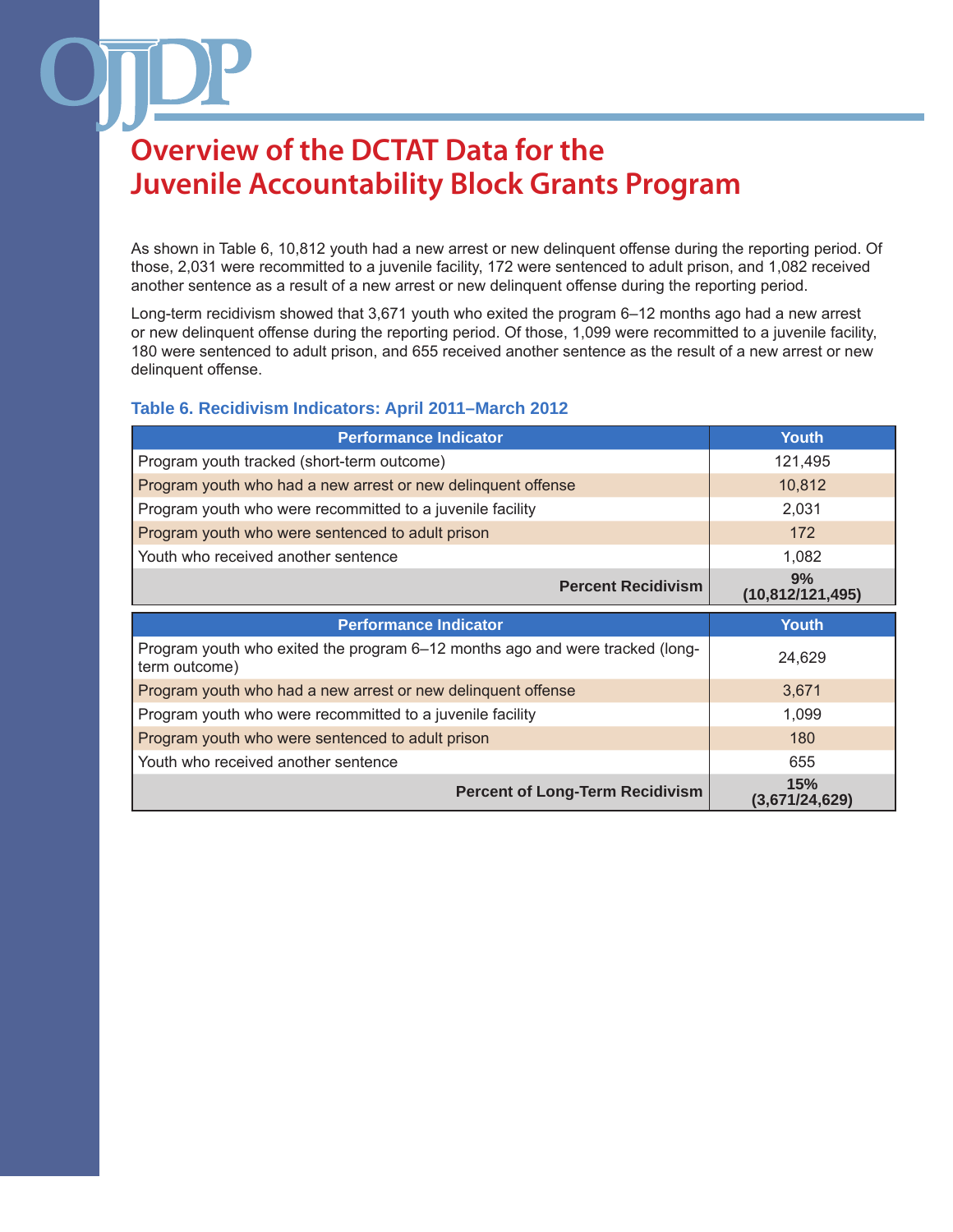Table 7 presents program data on youth whose selected target behaviors improved in the short term. Participating youth showed the most improvement in a target behavior change for family functioning and cultural skill-building/cultural pride (83 percent each).

| <b>Target Behavior</b>                                    | <b>Youth Served</b> | <b>Youth with Noted</b><br><b>Behavior Change</b> | <b>Percent of Youth with</b><br><b>Noted Behavior Change</b> |
|-----------------------------------------------------------|---------------------|---------------------------------------------------|--------------------------------------------------------------|
| Social Competence                                         | 13,839              | 10,338                                            | 75                                                           |
| <b>School Attendance</b>                                  | 7,542               | 5,712                                             | 76                                                           |
| Grade Point Average (GPA)                                 | 1,479               | 1,017                                             | 69                                                           |
| <b>General Education Development</b><br>(GED) Test Passed | 2,380               | 279                                               | $12 \overline{ }$                                            |
| <b>High School Completion</b>                             | 2,430               | 485                                               | 20                                                           |
| <b>Job Skills</b>                                         | 2,363               | 1,753                                             | 74                                                           |
| <b>Employment Status</b>                                  | 1,283               | 291                                               | 23                                                           |
| <b>Family Relationships</b>                               | 7,669               | 5,769                                             | 75                                                           |
| <b>Family Functioning</b>                                 | 2,726               | 2,273                                             | 83                                                           |
| <b>Antisocial Behavior</b>                                | 28,048              | 20,386                                            | 73                                                           |
| Substance Use                                             | 18,948              | 14,465                                            | 76                                                           |
| <b>Gang Resistance/Involvement</b>                        | 2,540               | 1,547                                             | 61                                                           |
| Cultural Skill-Building/Cultural<br>Pride                 | 612                 | 509                                               | 83                                                           |
| <b>Total</b>                                              | 91,859              | 64,824                                            | 71                                                           |

#### **Table 7. Target Behaviors: April 2011–March 2012**

#### **3. Overview of Narrative Data**

#### *Program Goals Accomplished: April 2011–March 2012*

An analysis of JABG narrative response data revealed several significant accomplishments among the grantees during this reporting period. This section presents just a few examples of their remarkable achievements.

Overall, grantees were busy expanding and enhancing their existing programs and services. For example, the Government of Guam continued to provide comprehensive consultation, referral services, and psychological evaluations to court-ordered juveniles and other youth who were referred by Guam's Department of Youth Affairs (DYA) for evaluation. The grantee also reported success in linking up with other child-serving agencies to provide and prevent duplication of these services.

Similarly, the New York State Division of Criminal Justice Services continued to make substantial progress in meeting its goals and objectives, while expanding and improving its programming. For example, New York City remained successful in handling system-involved youth via its Family Court Dispositional Specialists, who assist attorneys in crafting the least restrictive and most appropriate dispositional alternatives. In Syracuse, the Detention Expeditor project also continued to ensure that youth spend as little unnecessary time in detention as possible (sometimes none). The project staff assessed and serviced 24 more youth within 48–72 hours of detainment compared with last year. Likewise, the second-year Girls Circle project completed 2 cycles serving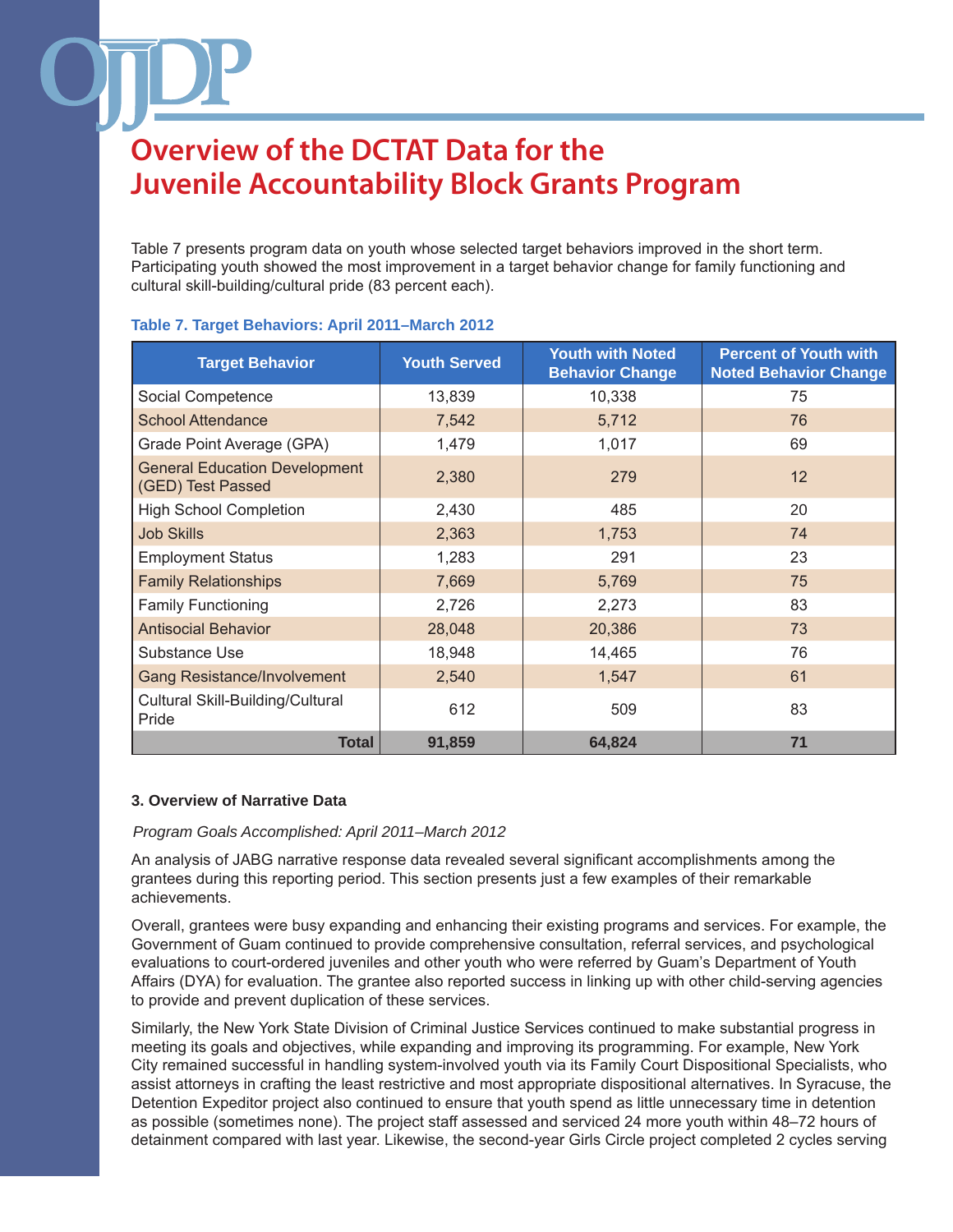21 juvenile justice–involved girls. In Rochester, the Juvenile Accountability Conferencing Program (JAC) served 105 youth during the program period and developed 15 behavioral contracts with a 93% compliance rate.

During the reporting period, California used JABG funds to support numerous activities aimed at reducing juvenile offending through accountability-based programs focusing on offenders and juvenile justice systems. The Corrections Standards Authority (CSA), as the Designated State Agency administering JABG funding for California, provided oversight and support for 67 grant projects at the local level and 3 projects that supported a statewide grant initiative. California's State Advisory Committee on Juvenile Justice and Delinquency Prevention (SACJJDP) has also continued to increase its activities and leadership related to the priority focus areas it has established for Federal funding.

In California, projects funded through a direct JABG allocation provided a wide array of services based on the unique needs of each local jurisdiction. CSA successfully responded to the special needs of every project while supporting each with the technical assistance, administrative guidance, and monitoring required by JABG program guidelines to achieve effective, meaningful, and responsible outcomes.

The Nevada Department of Health and Human Services also made great progress since the last reporting period. This includes training and certification of correctional staff, implementation of the Thinking for a Change program statewide and at different levels of intervention, and safety and security audits by national leading experts to identify concerns within the state's juvenile correctional facilities.

Florida's Department of Juvenile Justice accomplished several goals related to its grant application, including creation of delinquency prevention programs, civil citation, community programs, and use of system improvement projects in all aspects of juvenile justice.

The JABG initiative of Montana has funded a fully operational youth treatment court in Sidney, the hub of the Bakken oil field. This area has seen an increase in crime and drug use, including among its juvenile population. Less than an hour away in Dawson County, the same judicial district added another juvenile probation officer, allowing the youth services department to spend more time with youth and their families. The Hill County Reporting Center, well planned and expertly launched, is receiving referrals not only from the probation office, but also from the schools, making it truly a community solution to juvenile delinquency. In the northwest corner of Montana, the Center for Restorative Youth Justice also offers individual accountability options for youth in Flathead County through its Youth Connections program.

#### *Problems or Barriers Encountered: April 2011–March 2012*

In addition to their accomplishments, JABG grantees described a few significant problems and barriers this reporting period that prevented them from reaching their goals or milestones. For example, one grantee reported waiting lists for services, with some agencies unable to provide services at all. This resulted in longer incarceration times for juveniles assessed as needing services. The grantee also reported that it could not provide correctional personnel with additional training due to operational demands, a lower staffing level, and a high population of detainees.

Likewise, another grantee noted its expansive geographic area and the scarcity of services as its most significant challenges. The greatest obstacles often stem from a lack of resources and support services, often coupled with a remote location. For example, one subgrantee noted that local therapists are not specifically trained to address the social and behavioral needs of the youth who participate in its treatment court program. Obtaining regular appointments is difficult because there are not enough service providers available to address the needs of this population.

Agencies also experienced issues with personnel as staff tried to learn about the JABG program and its requirements as quickly as possible. This resulted in programmatic concerns when grantees tried to implement their projects. In general, the loss of staff represented another major barrier during the reporting period: